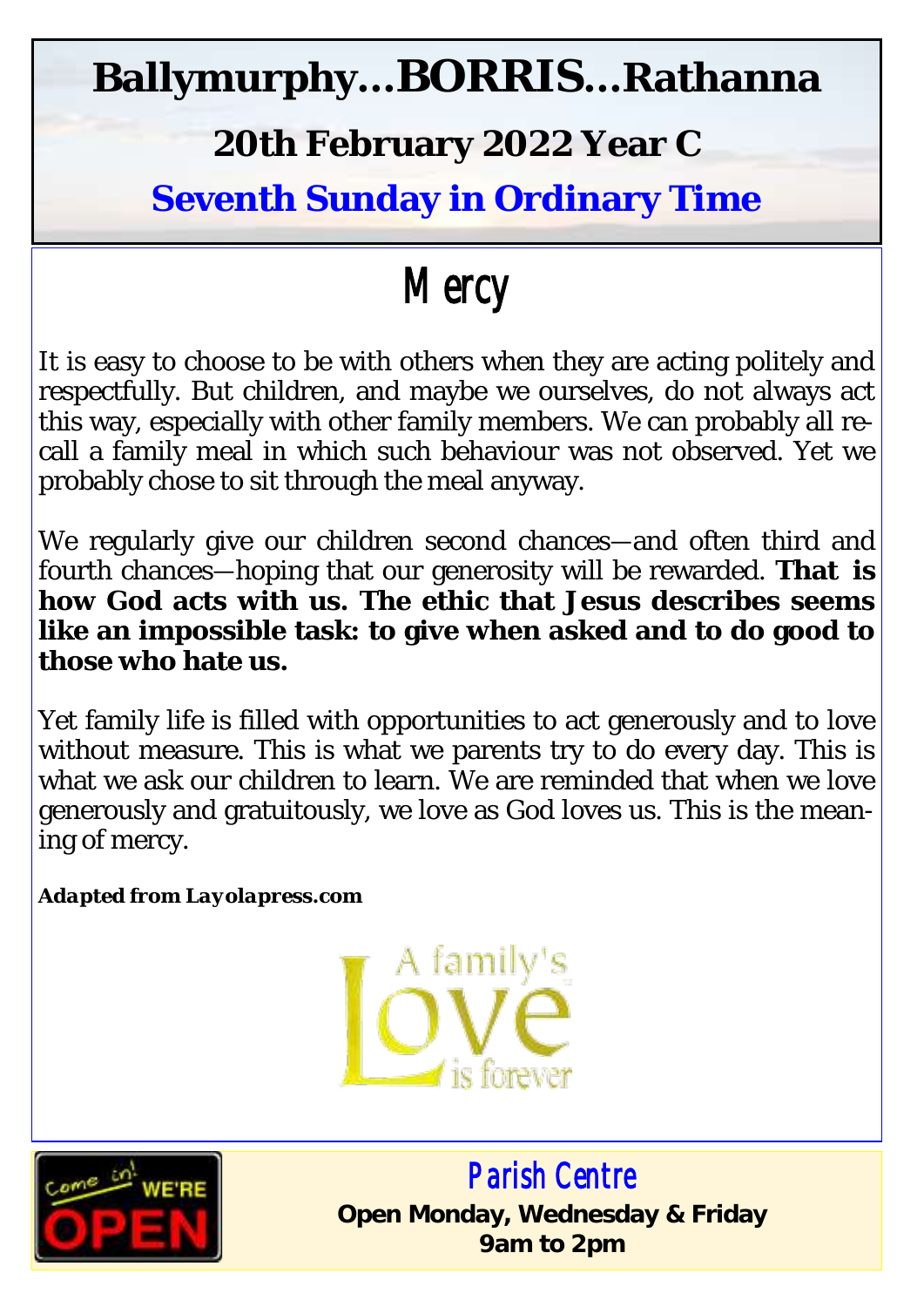### *With Love We Remember... Saturday 19th & Sunday 20th February*

*Ballymurphy - Anniversary Mass*  **Hannah & James Lalor Liselican, Pat & Anna Doyle, Newtown and Breda Shaughnessy, Borris and Deceased members of the Murphy Family Bánog,**

> *Borris - Months Mind Mass* **Annie Quinn Spahill**

> > *Pray for:*

**Pat Callaghan Knockeen Graiguenamanagh, Brigid Murphy Ballinagrane John Joe Doyle Kilcoltrim Agnes McKelvie, Kilcloney**

*Anniversary Masses this Week*

**Wednesday 23rd February: Grazyna Jordan Woodlawn Park Thursday 24th February: Eddie & Mary Coleman Knock Ballymurphy Friday 25th February: Lizzie Joyce The Cottages**

*Revelation 21:4'He will wipe every tear from their eyes. There will be no more death' or mourning or crying or pain, for the old order of things has passed away."*



**Borris Parish Email: borrisparish@gmail.com Phone: 059 977 3128 Website www.borrisparish.ie**

*Parish Contacts*

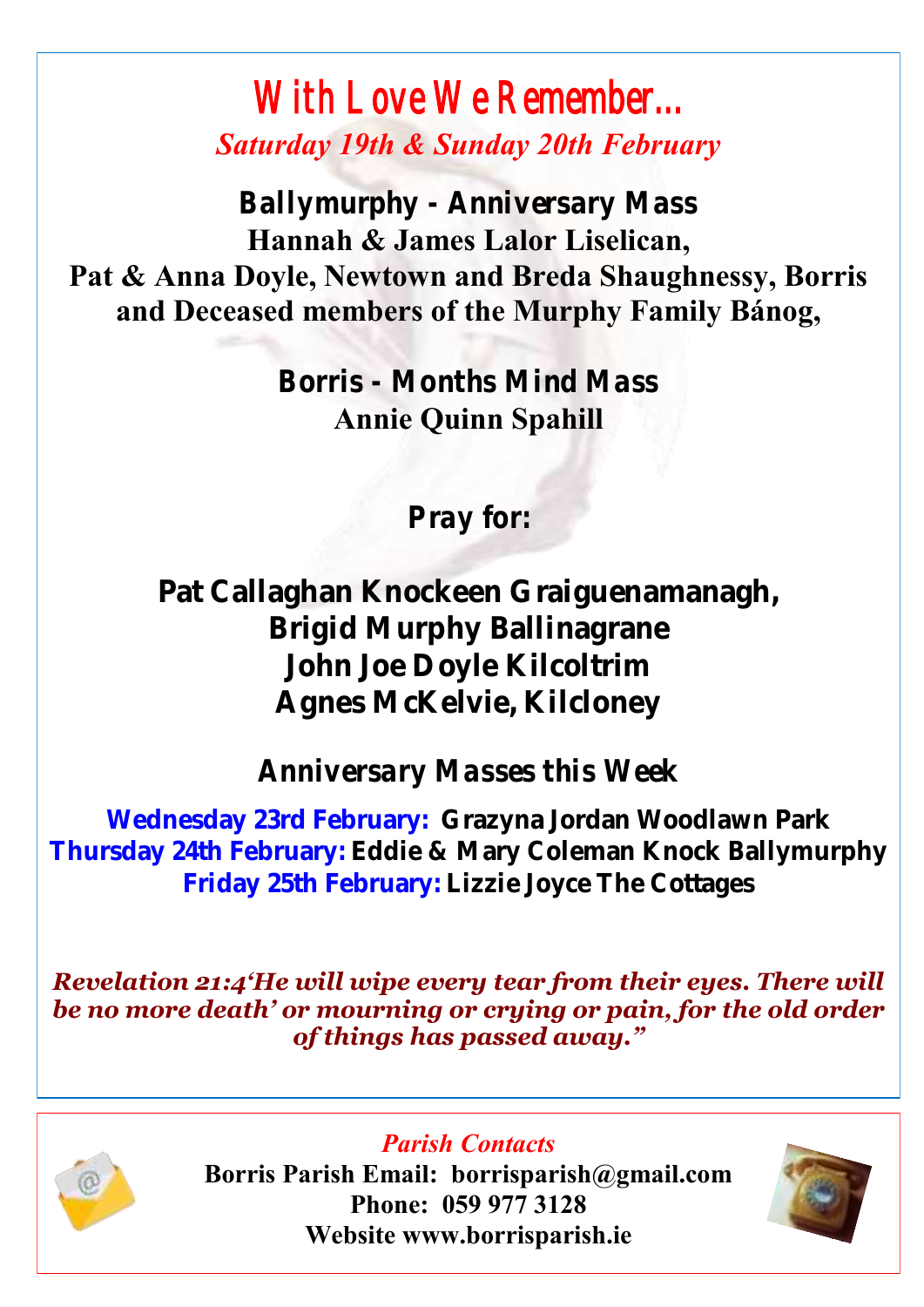## *Pilgrimage to Knock Shrine*

**The Annual Kildare & Leighlin Diocesan Pilgrimage to Knock Shrine will take place this year on Sunday 5th June. Due to Covid this pilgrimage was celebrated via webcam for the past couple of years. More details to follow in the coming weeks.**

#### *Prayer to our Blessed Mother*

Take my hand, O Blessed Mother, hold me firmly lest I fall. I am nervous when I'm walking and to thee I humbly call.

Guide me over every crossing, watch me when I'm on the stairs, let me know you are beside me, listen to my fervent prayers.

Bring me to my destination safely, every single day. Help me with each undertaking, as the hours go on their way.

And when evening falls upon me and I fear to be alone, take my hand, O Blessed Mother, once again and lead me home. *Amen*

#### *Act of Spiritual Communion*

My Jesus, I believe that You are present in the Most Holy Sacrament. I love You above all things, and I desire to receive You into my soul. Since I cannot at this moment receive You sacramentally, come at least spiritually into my heart. I embrace You as if You were already there and unite myself wholly to You. Never permit me to be separated from You. *Safeguarding* 

If you are concerned about the welfare & safety of children or vulnerable adults contact the **Director of Safeguarding Ms. Kathleen Sherry**  Mob: 085-8021633,

email [safeguarding@kandle.ie](mailto:safeguarding@kandle.ie)

## *Éist Cancer Support Centre*

Éist Cancer Support Centre is now open at [46 Idrone Park, Tullow Road, Carlow.](https://www.google.com/maps/search/46+Idrone+Park,+Tullow+Road,+Carlow?entry=gmail&source=g) 

**Mobile: 085 866 1499 Phone: 059 9139684 Email: [reception@eistcarlowcancersupport.ie](https://mail.google.com/mail/u/0/h/1qtoezsqni0f/?&cs=wh&v=b&to=reception@eistcarlowcancersupport.ie)**

éist

Don't allow yourself to wake up with yesterday's issues troubling your mind. Refuse to live backwards, see every day as a new beginning

*Yesterday is gone. Tomorrow has not yet come. We have only today. Let us begin.*

*St. Teresa of Calcutta*

**Amen.**